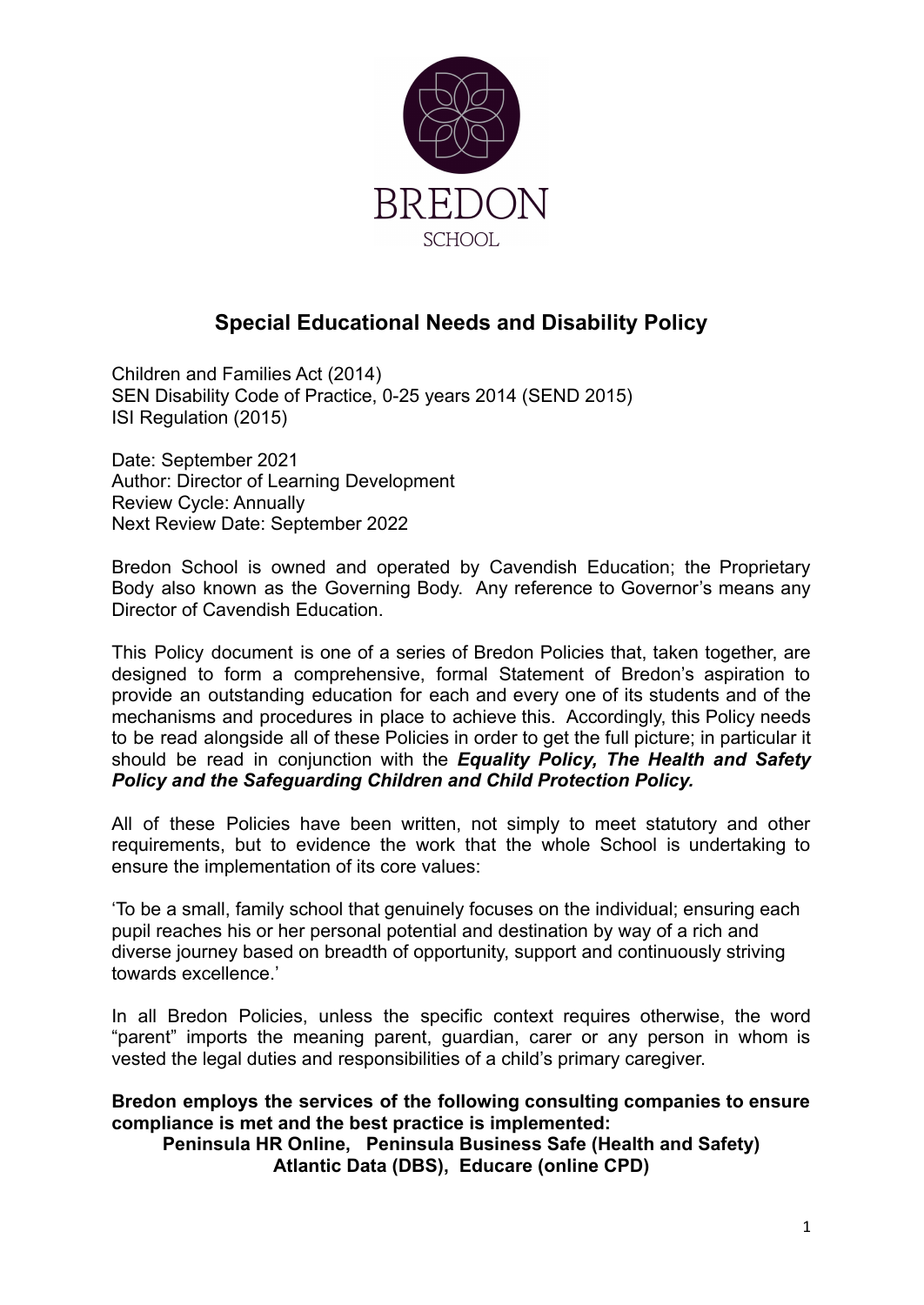

## **Introduction**

Bredon School ('the School') values the contribution that every child and young person can make and seeks to raise achievement, remove barriers to learning and increase physical and curricular access for all. As such provision for pupils with Special Educational Needs and/or Disabilities ('SEND') is a matter for the School as a whole.

This policy was created by the Director of Learning Development in collaboration with the SENCO team, the SEN Governor, the SMT, all staff and parents of pupils with SEND. The SEND Policy is an integral part of the School's strategic planning. The School incorporates the development of the SEND policies into the School's overall improvement plans.

## **Objectives**

The aims of this policy are to:

- afford opportunity to pupils with SEND and ensure that the culture, practice, management and deployment of resources are designed to meet the needs of all pupils with SEND.
- ensure compliance with the Equality Act 2010.
- have regard to guidance issued by the Equality and Human Rights Commission as is in force and amended from time to time.
- detect and manage learning difficulties whilst having regard to the SEND Code of Practice or any substituting or amending code of practice as issued from time to time.
- operate a "whole pupil, whole school" approach to the management and provision of support for SEND.
- ensure that all pupils with SEND are offered full access to a broad, balanced and relevant curriculum including the National Curriculum as appropriate.
- work in partnership with parents to enable them to make an active contribution to the education of their child.

## **Overview**

SEND: *A pupil has SEND where their learning difficulty or disability which calls for special educational provision, namely provision different from or additional to that normally available to pupils of the same age (SEND Code of Practice 2014).*

Disability: A pupil is disabled if they have *'…a physical or mental impairment which has a long-term and substantial adverse effect on their ability to carry out normal day-to-day activities' (as defined by the Equality Act 2010).*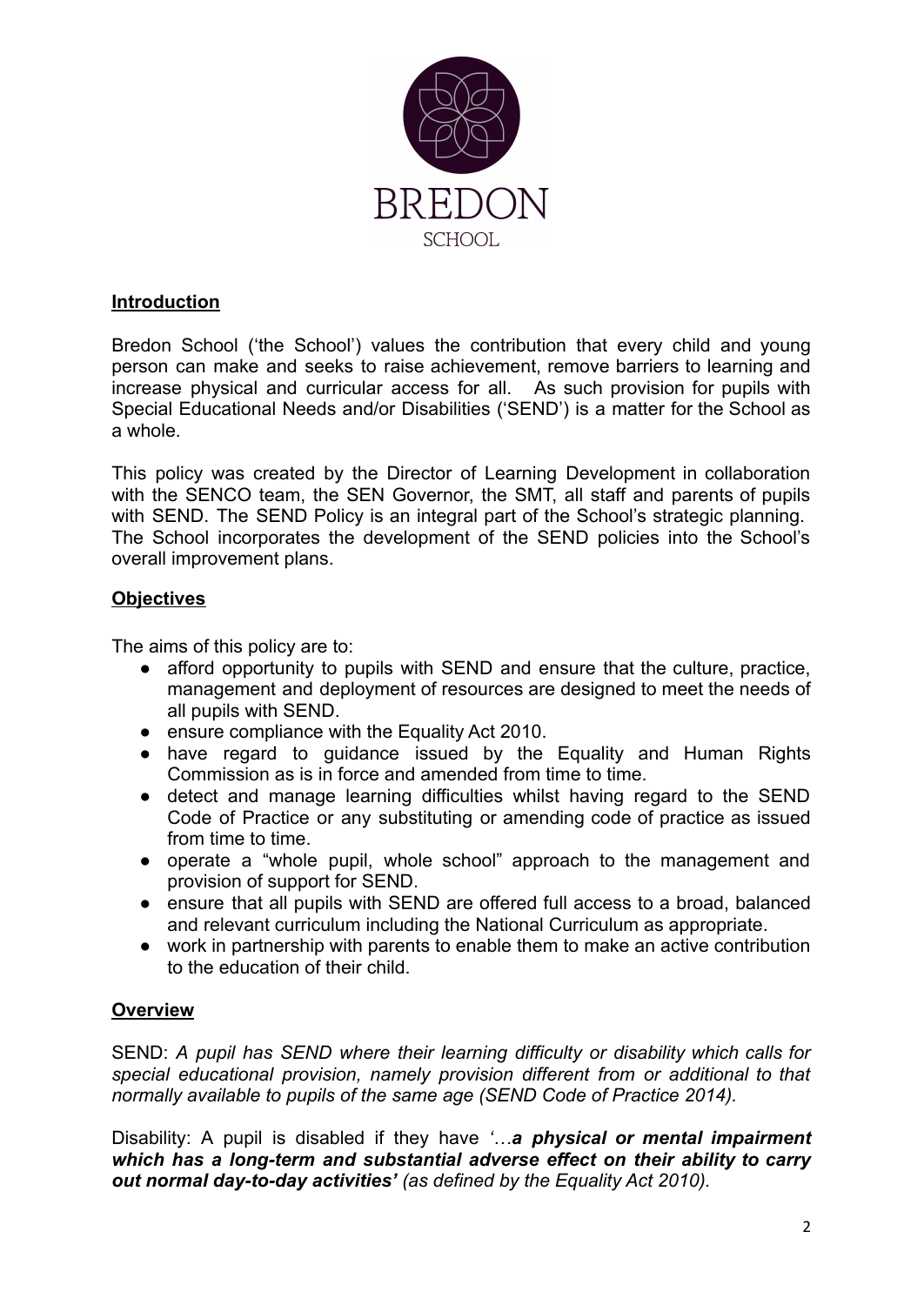

Pupils will not be regarded as having a learning difficulty solely because the language or form of language of their home is different from the language in which they will be taught.

Not all pupils who have a learning difficulty or special educational need are disabled.

# **Staff Responsibility**

Education and welfare provision for pupils with SEND is a matter for the School as a whole. All teachers are teachers of pupils with SEND. **All teaching staff** are therefore responsible for helping to meet an individual's special educational needs, and for following the Schools' procedures for identifying, assessing and making provision to meet these needs.

The **governing body,** in cooperation with the Headmaster, has a legal responsibility for determining the policy and provision for pupils with SEND as necessary.

The **Headmaster** has specific key responsibilities, which include**:**

- The management of all aspects of the School's work, including provision for pupils with SEND.
- Working closely with the Head of SEN to keep the governing body informed about SEND issues and including it as part of the School development plan.

The **Director of Learning Development** has specific key responsibilities, which include**:**

- Strategic management of the SEND provision across the School and delegated responsibility for implementation of the School's SEND Policy.
- Working with the Headmaster to keep the governing body informed about SEND matters and including it as part of the School Development Plan.
- Delegated responsibility for regular monitoring and reporting to governors about the implementation of the School's SEND Policy.
- Evaluating the suitability of the School as a provision for prospective pupils with SEND and making recommendations in collaboration with the Admissions Panel and SENCO team.
- Keeping parents informed about the School's SEND provision.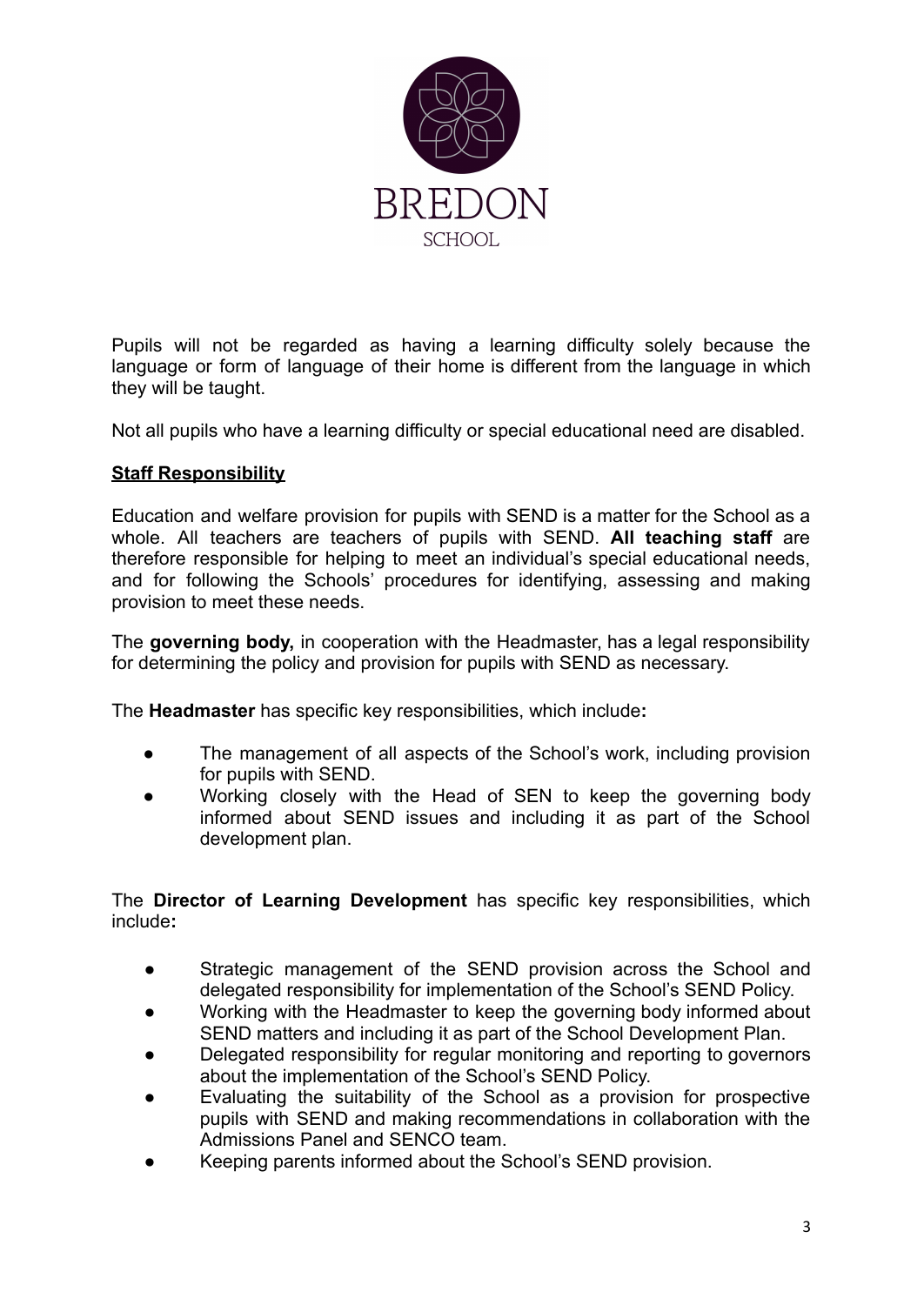

- Timetabling of support for pupils with SEND.
- Finance related to pupils with SEND.
- Over-see & coordinate work of the SENCO team.
- Liaising with SEND Governor and SMT to ensure that SEND issues are given prominence and new initiatives driven forward and embedded across the School.
- Line management of the learning support teachers.
- Overseeing inspection paperwork and liaising with organisations such as CReSTeD.

The **SENCO Team** have specific key responsibilities, which include**:**

- Overseeing the day-to-day operation of the School's SEND policy.
- Liaising with and advising teaching staff of strategies to aid their teaching of pupils with SEND.
- Helping staff to identify pupils with learning support need.
- Managing the teaching assistants in the School.
- Coordinating provision for pupils with SEND.
- Overseeing and maintaining the records of all pupils with SEND including individual provision maps.
- Liaising with parents of pupils with SEND.
- Contributing to the in-service training of staff.
- Assessing prospective pupils.
- Liaising with external agencies including the educational psychologist, careers guidance, Child and Adolescent Mental Health Services ('CAMHS'), health and social services; voluntary bodies; BDA.
- **●** Organising and attending Annual Reviews with the Local Authority and parents for those pupils with a statement or Education Health Care Plans ('EHCP').
- Implementation of Pupil Passports and ensuring they are easily accessible to staff.
- **Monitoring Statement/ EHCP implementation.**
- **●** Attending tribunal hearings as an expert witness on behalf of the School
- Deployment of resources; accounts; orders.
- **●** Advising and monitoring staff in the learning support department, in conjunction with the Director of Learning Development.
- Ensuring that the School keeps records of all pupils with SEND up to date.
- Maintaining the Additional Needs Register, to include pupils with SEND.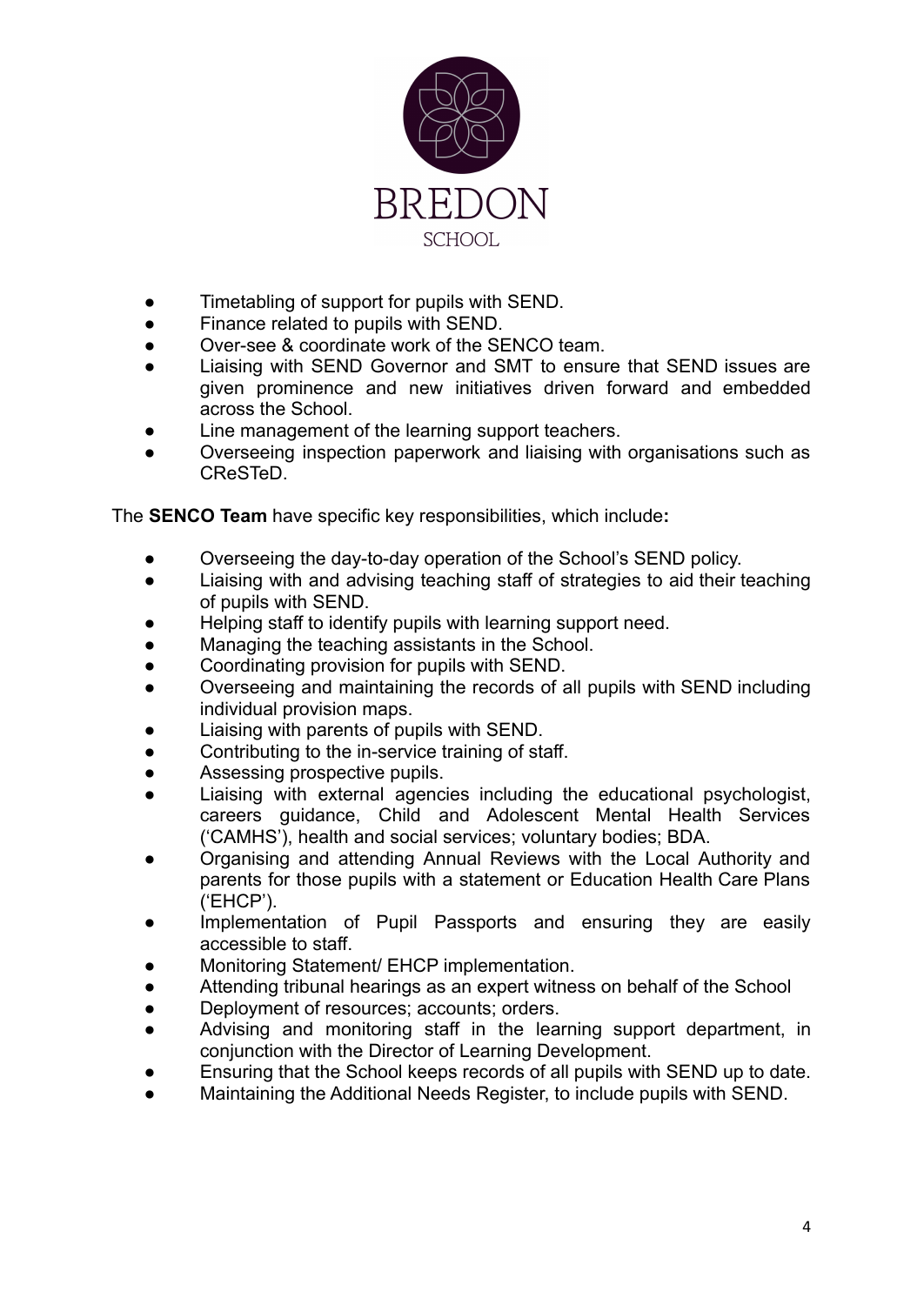

**Cavendish Education** has a role in managing and directing the SEND provision at the School, through questioning policy and procedures.

## **Accessibility Plan**

The School is aware that difficulties may be experienced from time to time by the need for disabled pupils to move around the school site and as a result of the School buildings. The School's Accessibility Plan will consider ways in which accessibility may be improved, subject to planning and budgetary constraints. Accessibility will always be a factor when planning new buildings.

#### **Admissions**

The School aims to eliminate from the admissions process, as far as possible, any significant disadvantages which may be encountered by disabled applicants. The School will treat every application for a place at the School in a fair, open-minded way.

An offer of a place will not be made where, after reasonable adjustments have been considered, the School cannot accommodate a disabled applicant.

## **Bullying**

The School recognises that those pupils with SEND may be at risk of being bullied. The School has an Anti-Bullying Policy which makes it clear that bullying behaviour of any kind is not acceptable and will be taken very seriously. Where staff have any safeguarding concerns the School's Child Protection procedures must be followed.

#### **Identification, Assessment, Provision and Review**

Identifying need at the earliest point and then making effective provision improves long-term outcomes for a pupil, especially to the development of phonics and communication skills in the Early Years. All Reception pupils complete a baseline assessment on entry and follow-up monitoring continues annually through the School.

#### **i. Assess**

For prospective pupils and before an offer of a place is made, the School will liaise with parents and feeder schools (if required) to ensure sufficient information is obtained about any special circumstances affecting the child. The School will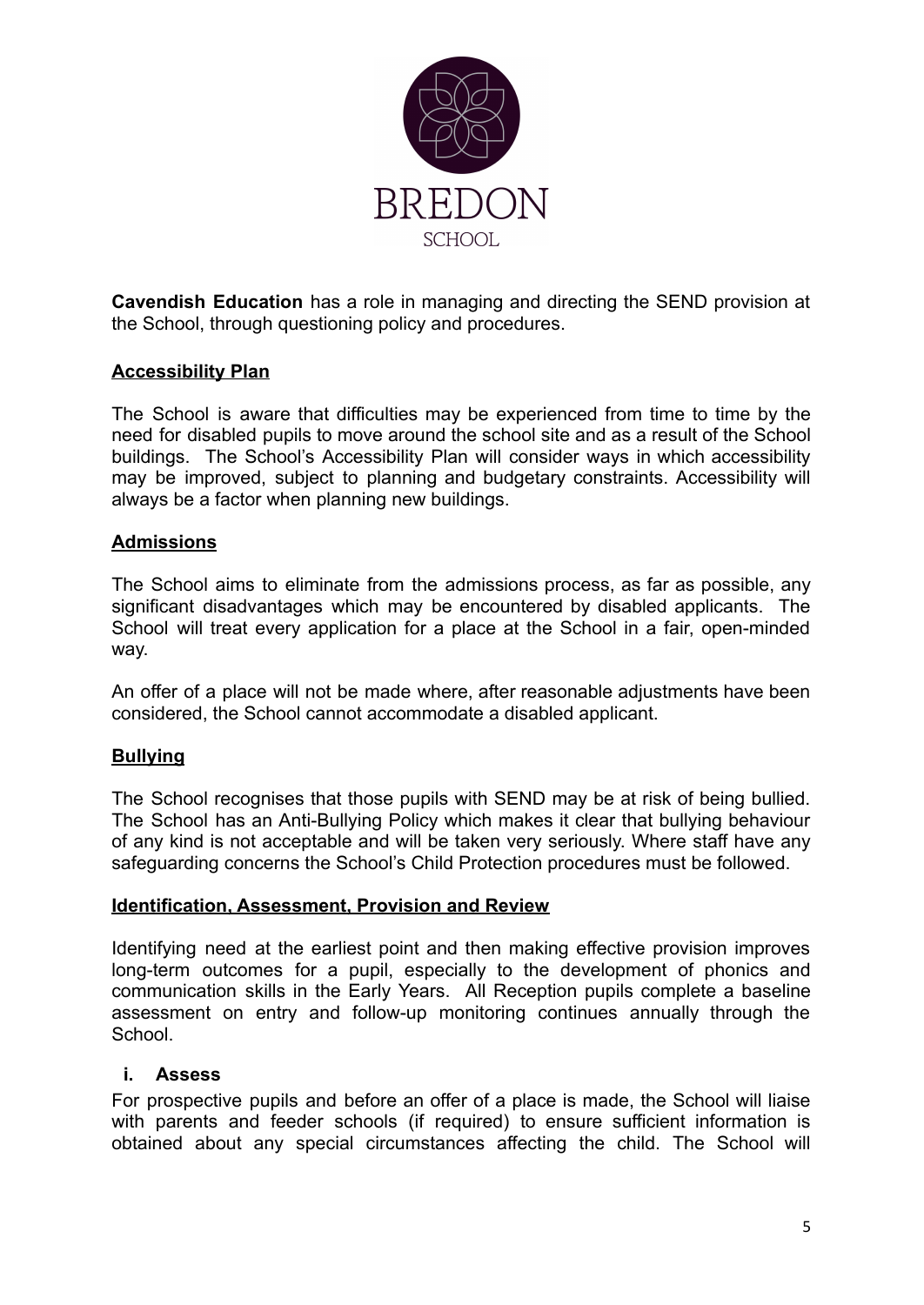

complete a basic assessment with prospective pupils when they attend the School as a guest pupil.

'Ability Tests' are administered during the first term for pupils in Year 7. The results are used by the School to provide information about those currently identified as receiving SEN Support or have a Statement or EHCP.

Pupils at KS2 and KS3 sit a range of tests to monitor progress and identify those pupils who are making less than expected progress, given their age and circumstances. The School will also consider a number of other factors when monitoring pupil progress such as teacher and school wide assessments; comparison to the pupil's peers, the views and experience of parents and, where appropriate, the pupil's own views.

SAT results in Maths and English from KS2 (where they are available) are also analysed for pupils who did not achieve a Level 4 which may suggest those pupils may benefit from a differentiated literacy and numeracy programme.

The School uses a graduated approach where there is a concern for a particular pupil who does not have any diagnosed learning difficulty and/or disability. The classroom teacher would usually initiate the first steps of a graduated approach to identifying SEN. If a pupil is making less than expected progress (in light of their age and particular circumstances), the SENCO or Director of Learning Development will be notified. The SENCO or Director of Learning Development will investigate the matter and, where they reasonably consider that a pupil may have a learning difficulty, may request parents to obtain a formal assessment, the cost of which will usually be borne by parents. Where parents wish to request a formal assessment from outside of school, they must ensure the School is given copies of all advice and reports received.

Classroom teachers are provided with a checklist of strategies which should be attempted before a referral is made. Additionally, a member of the SENCO team will assess other pupils who have referred themselves or have been referred by a parent or guardian.

Parents will be notified if a pupil requires SEN Support. Where pupils receive SEN Support, are Statemented or have an EHCP, external services may undertake specialist assessments which feed into the planned intervention of specialist support. Parents will be informed where an external agency/service provider becomes involved with their child.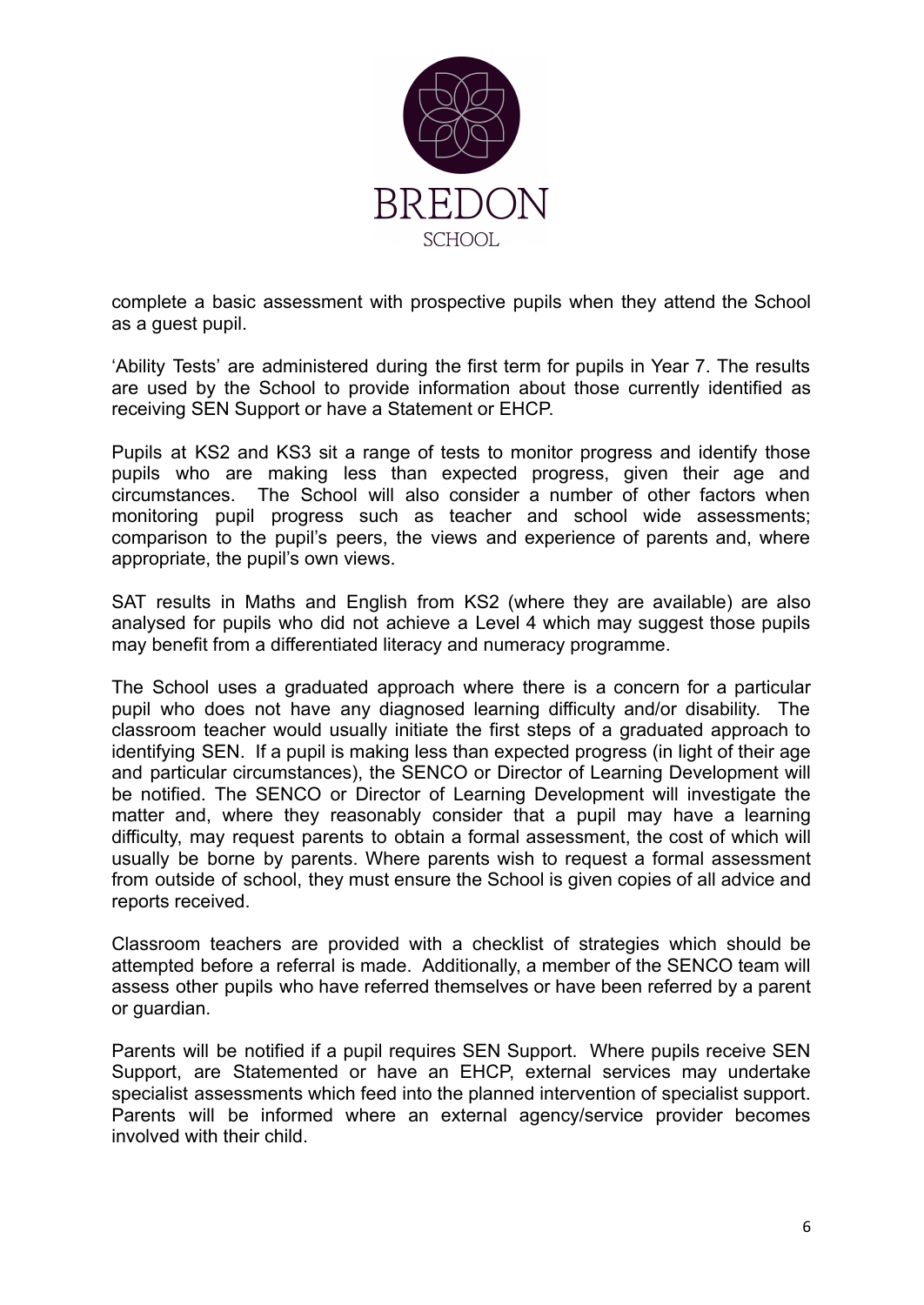

## **ii. Plan**

The Director of Learning Development will liaise with the SENCO Team, parents, pupils and teachers as appropriate to determine that the level of intervention and support is appropriate. Parental involvement is important to reinforce and contribute to a pupil's progress at school and at home.

The SENCO Team will ensure that teachers are made aware of pupils' needs, outcomes sought and appropriate teaching strategies. Where necessary, support and intervention, based on reliable evidence of effectiveness, should be provided by specialist staff who have experience teaching pupils with specific learning difficulties. Specialist staff may draw upon a variety of sources of information in order to inform their planning such as reviewing Statements/EHCPs and specialist reports, assessment data e.g., CAT and SENCO assessments, progress grades, subject reports and consideration of teacher, pupil and parent feedback.

#### Pupil Passports

Every pupil who has been identified as receiving SEN Support or has a Statement or EHCP, will have a Pupil Passport. A member of the SENCO team or the pupil's identified specialist teacher / teaching assistant in consultation with specialist support service or external agency, if appropriate, will write a Pupil Passport with the pupil.

The Pupil Passport contains key information such as:

- Literacy and Numeracy data (standardised scores **not** reading, spelling or Maths ages)
- Date the passport was updated and date of review
- Information the pupil would like to share about themselves, e.g., strengths, weaknesses, diagnosed learning difficulties, disabilities or medical conditions and what these mean to the pupil, how these difficulties or weaknesses affect them
- What staff can do to help support the pupil and what pupils can do to help themselves
- Whether there is a Risk Assessment available for the pupil, denoted by RA for the benefit of staff working with the young person

#### Short-term Outcomes

Specialist teachers are required to agree short-term outcomes with pupils. These short-term outcomes relate to literacy; numeracy; behaviour; social; life-skills or physical skills and are often guided by the outcomes of a students EHCP or statement.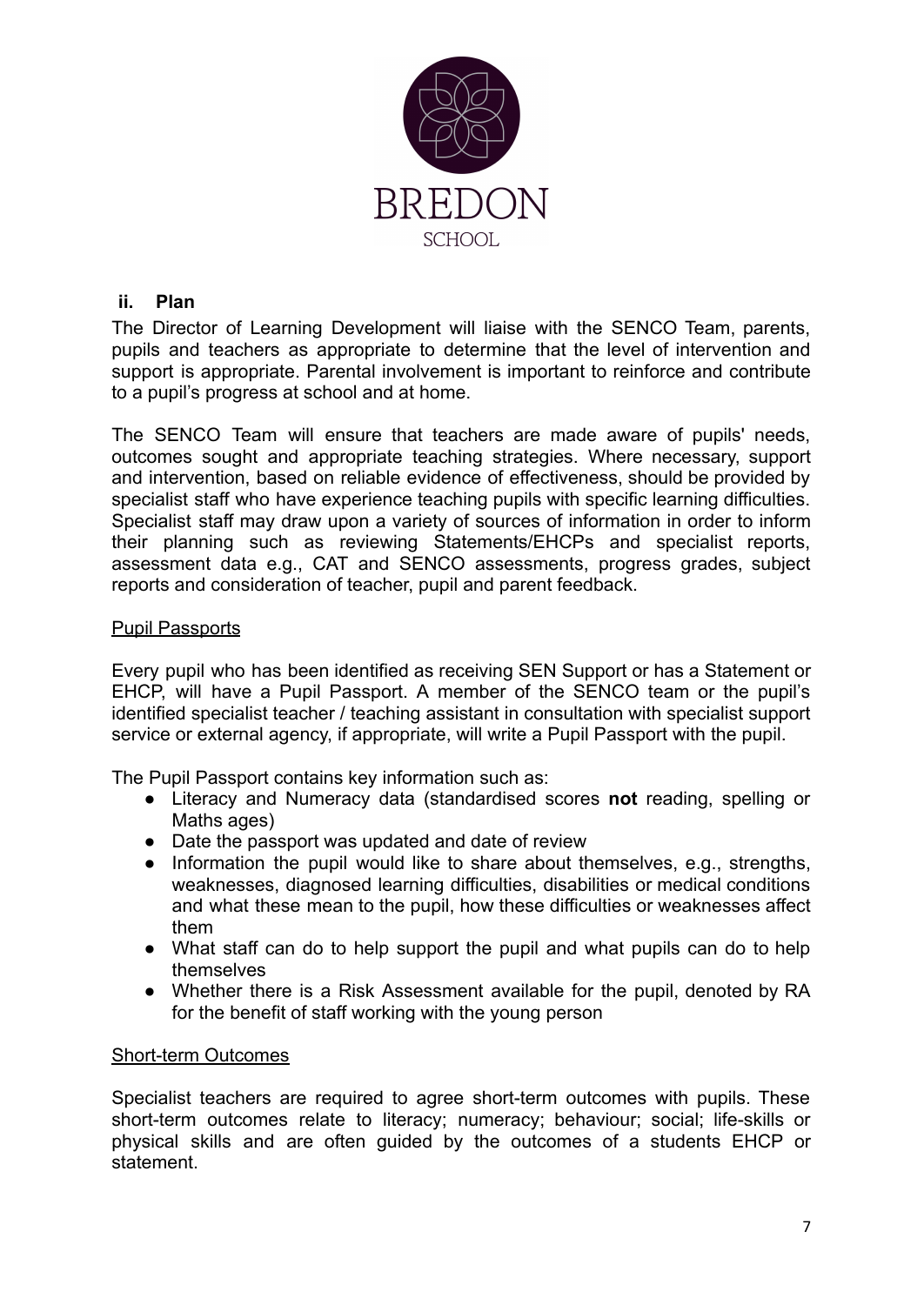

## **iii. Do**

Pupils are placed in groups in order to facilitate appropriate levels of intervention. Sets where pupils are of a lower ability are often smaller in size. Small class sizes, an appropriately differentiated curriculum and multi-sensory teaching taught by teachers experienced in supporting pupils with SEND will be sufficient for some pupils to make the expected rate of progress.

Pupils are set according to their level of understanding and not literacy ability, where possible. This is often dependent on a pupil being willing and able to use an alternative method of recording, e.g., assistive technology such as voice activated software.

Through numeracy and literacy intervention, pupils have access to individual or small group tuition to support short-term outcomes, delivered within the classroom, through limited periods of withdrawal and/or through out-of-hours provision and/or access to specialist I.C.T. equipment or materials.

Where individual or small group tuition is provided by a specialist teacher or a teaching assistant, this is done so under the guidance of the SENCO. For pupils who are withdrawn for specialist tuition there may be an additional charge which depends upon the level of support required, subject always to the School complying with its obligations under the Equality Act 2010.

## **iv. Review**

Pupils who are withdrawn for specialist teaching will receive a written report twice a year which summarises their progress. Pupils who are in receipt of a Statement or EHCP will also receive an annual report from their specialist teacher prior to the annual review.

Parents and guardians of pupils who are receiving SEN Support, have a Statement or EHCP will be offered termly consultation meetings to discuss progress made by the pupil with a specialist teacher, SENCO or other member of school staff. Pupils and their parents or guardians are involved in agreeing next steps which could be the setting of new short-term outcomes, a different course of action or a new intervention strategy.

The key test of the need for additional or different action, whatever the level of the pupils' difficulties, is evidence that the pupil is not making adequate progress. However, the School recognises that not all pupils will progress at the same rate so a judgement will be made in each case as to what is reasonable for a particular pupil to achieve.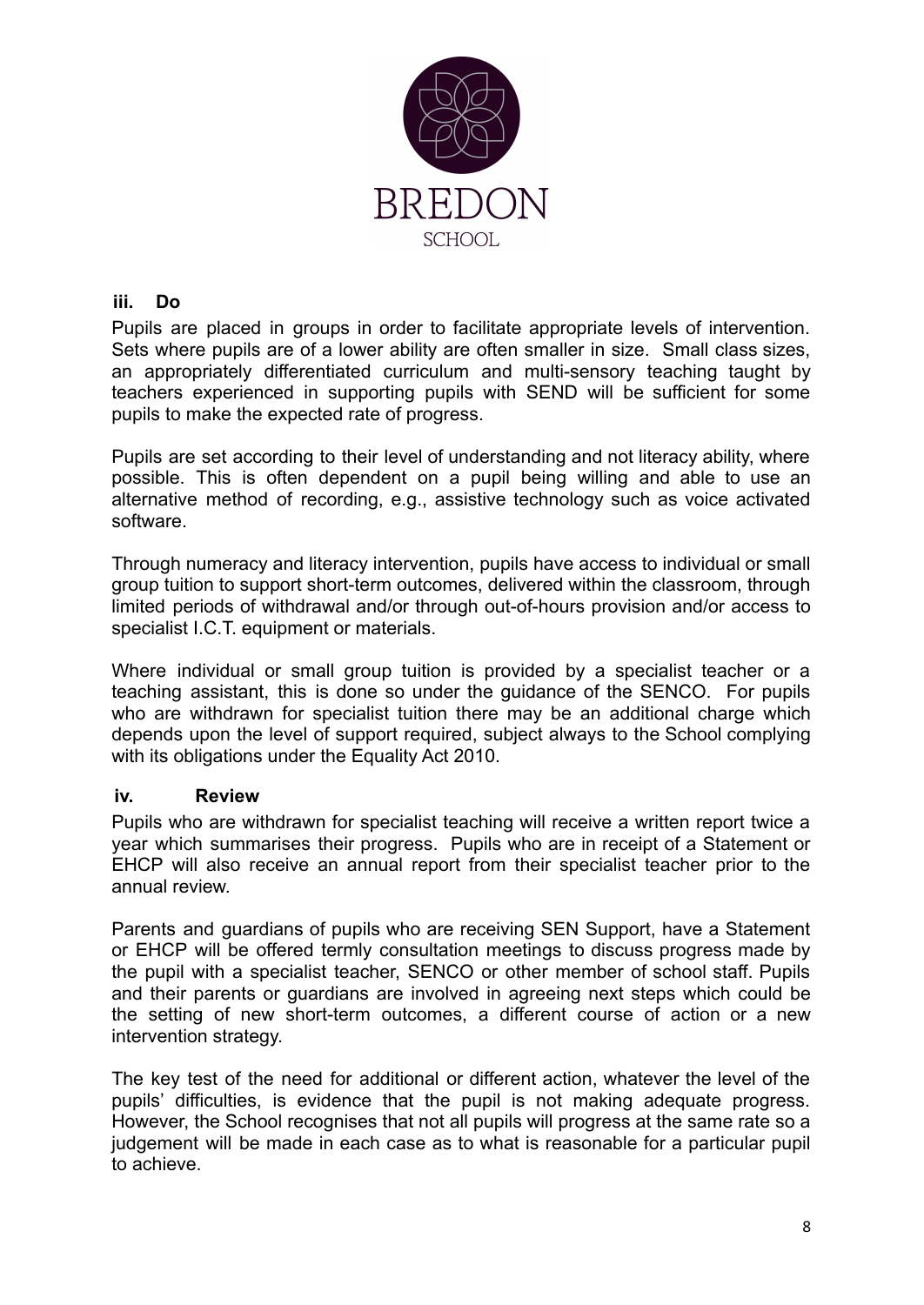

Pupil Passports are reviewed yearly by the specialist teacher or the SENCO team The Pupil Passport may be amended sooner, as and when circumstances change for the pupil, at the request of the pupil, parent, guardian, specialist teacher, SENCO or on the receipt of new specialist reports and or changes to an EHCP/statement.

The SEND of the great majority of pupils will be met effectively within mainstream settings through SEN Support, without the LA needing to make an Education, Health and Care needs assessment. In a small number of cases the LA will need to make an Education, Health and Care needs assessment which may lead to the creation of an EHCP. In these cases a request for an assessment may be made by the School, the parents or referral by another agency (health authorities and social services departments). Statement or EHCPs are reviewed annually to monitor and evaluate the continued effectiveness and relevance of the provision set out in the Statement or EHCP. This is done in conjunction with parents, the pupil, the School and all the professionals involved in the pupil's support.

## **Access to the Curriculum**

In some cases some pupils are withdrawn from specific lessons to work on their literacy, numeracy, language or social skills, this is done after careful consideration of the pupil's individual needs.

All pupils with SEND are taught for most of the week with their peers in mainstream classes by subject teachers and study the curriculum appropriate for their age. In exceptional circumstances some pupils with SEND may be allowed exemption from parts of the National Curriculum. This circumstance will only arise after careful consideration of the pupil's needs, the impact of the curriculum being applied and following pupil and parent consultation. Where appropriate, materials may also be modified or support provided, to enable pupils with SEND to access the learning or assessment processes.

In addition to the statutory curriculum, the School provides a wide range of additional activities. These include sporting activities and use of the School farm. Pupils with SEND are actively encouraged and supported to join in and benefit from these activities.

#### **Monitoring of SEND provision**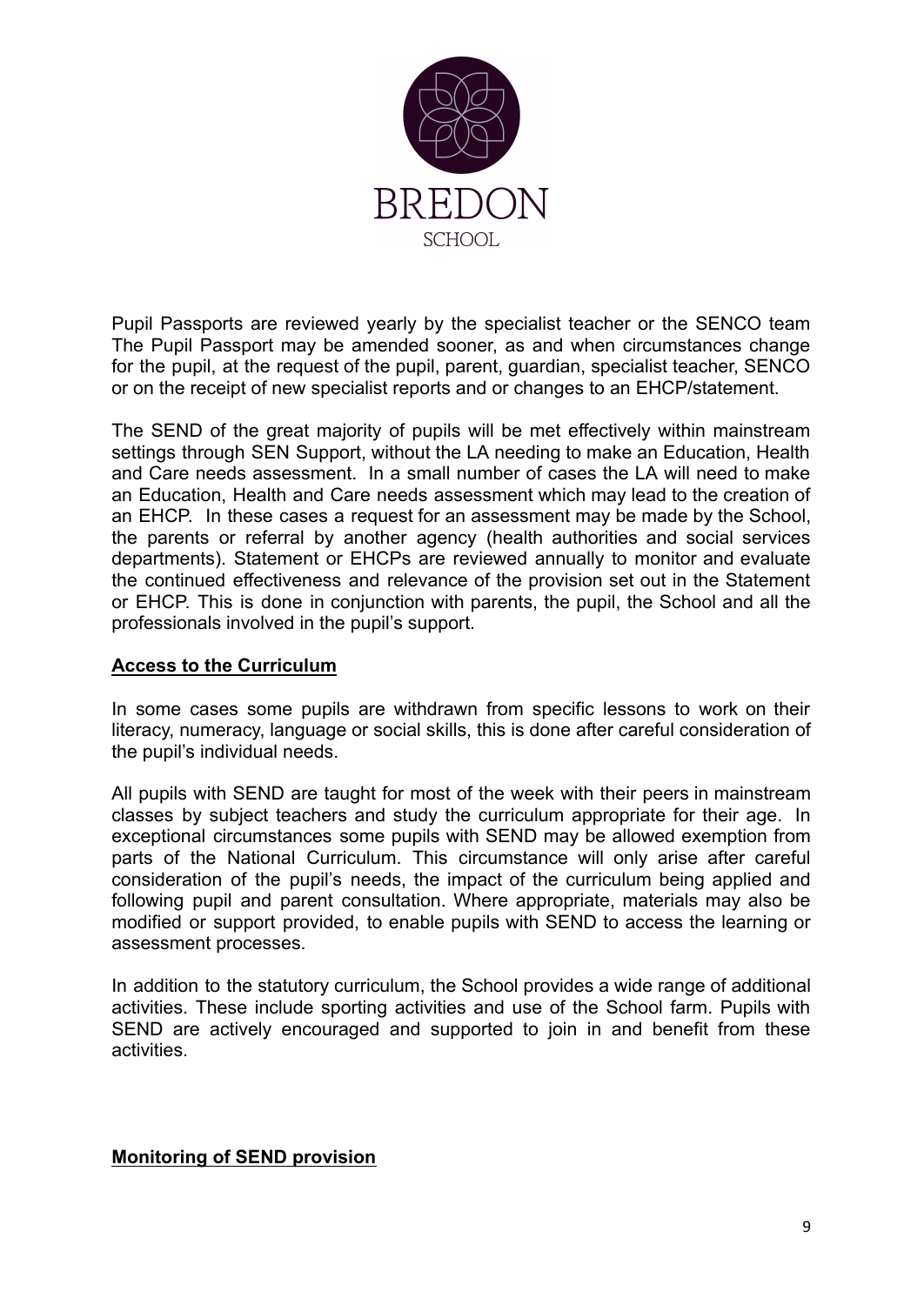

The School is committed to regular and systematic evaluation of the effectiveness of its support for those pupils with SEND and how resources are used to address SEND. The School may employ a series of methods to gather data for analysis including (but not limited to):

- Regular observation of teaching.
- Analysis of the attainment and achievement of different groups of pupils with SEND.
- Success rates in respect of short-term outcomes.
- Post-16 destinations of pupils with SEND.
- Scrutiny of teachers' planning and pupils' work.
- The views of parents and the pupils.
- Maintenance of assessment records (e.g., literacy and numeracy data) that illustrate progress over time.
- Regular meetings between the Director of Learning Development and SENCO team; class/subject teachers; Heads of Departments; tutors; SMT; teaching assistants; Deputy Head – Academic and Director of Studies Vocational.

The School reports annually upon its successes and identifies aspects for future development.

#### **Pupil's voice**

Participation in education is a process that will necessitate all pupils being given the opportunity to make choices and to understand that their views matter. All pupils should therefore be involved in making decisions where possible right from the start of their education. Due weight will be given to pupils according to age, maturity and capability.

#### **Staff Training**

The Director of Learning Development and SENCO team attend appropriate local and national courses/conferences; and have membership to a range of organisations which provide training on SEND.

All teachers and teaching assistants within the school are encouraged to take externally accredited SEND related courses. Teaching assistants and teaching staff are encouraged to attend conferences, seminars, INSET sessions, as identified in their Performance Management interview. If approached or the Director of Learning Development sees a need, INSET training is given directly to staff.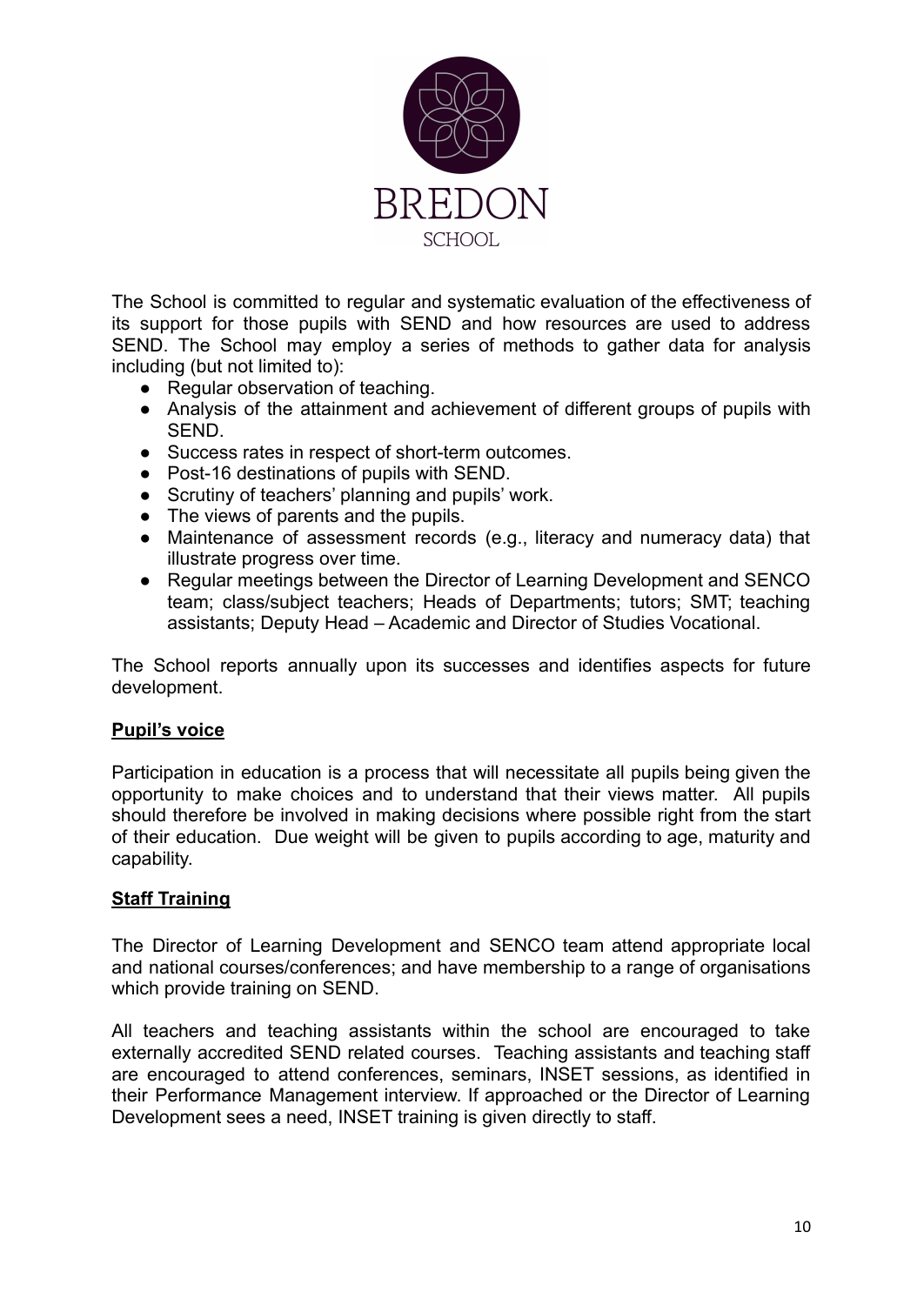

In 2018 all members of staff, who did not have a specific SpLD qualification were funded to complete and qualify for the OCR Level 3 Diploma in Specific Learning Difficulties.

The Deputy Head Academic invites all newly qualified teachers and new staff to INSET training which gives an overview of a teachers' responsibility to pupils SEND; strategies which may work in the classroom; the referral system; the Pupil Passport system; the SEND handbook and policy.

#### **Links with Other Schools, Teachers and Facilities**

The School has made informal links with other local schools to develop and share good practice. The School also employs other professionals on a regular basis to work with the pupils who have certain SEND, for example a team of speech and language therapists and therapy assistants as well as a paediatric occupational therapist and sensory integration specialist. When these services are 'engaged' a charging system operates, subject always to the School complying with its obligations under the Equality Act.

## **Parents and Guardians**

Parents' views and contributions are important to the School in helping to meet the needs of all pupils, particularly those pupils with SEND or learning support needs. Parents and guardians will be supported and encouraged to:

- Play an active and valued role in their child's education.
- Make their views known about how their child is educated through parents evening and the open door policy of the SENCO team.
- All parents and guardians of pupils with a statement or EHCP are given the opportunity to complete feedback which is shared at the annual review meeting.
- Access information, advice, and support during assessment and any related decision making processes about SEND provision. Information, advice and support are also offered through an 'Open Door Policy', where parents and guardians are encouraged to phone or email with any questions, parents and guardians are provided with the email addresses of every member of teaching staff; the Director of Learning Development and SENCO team is also available at all Parents' Evenings.